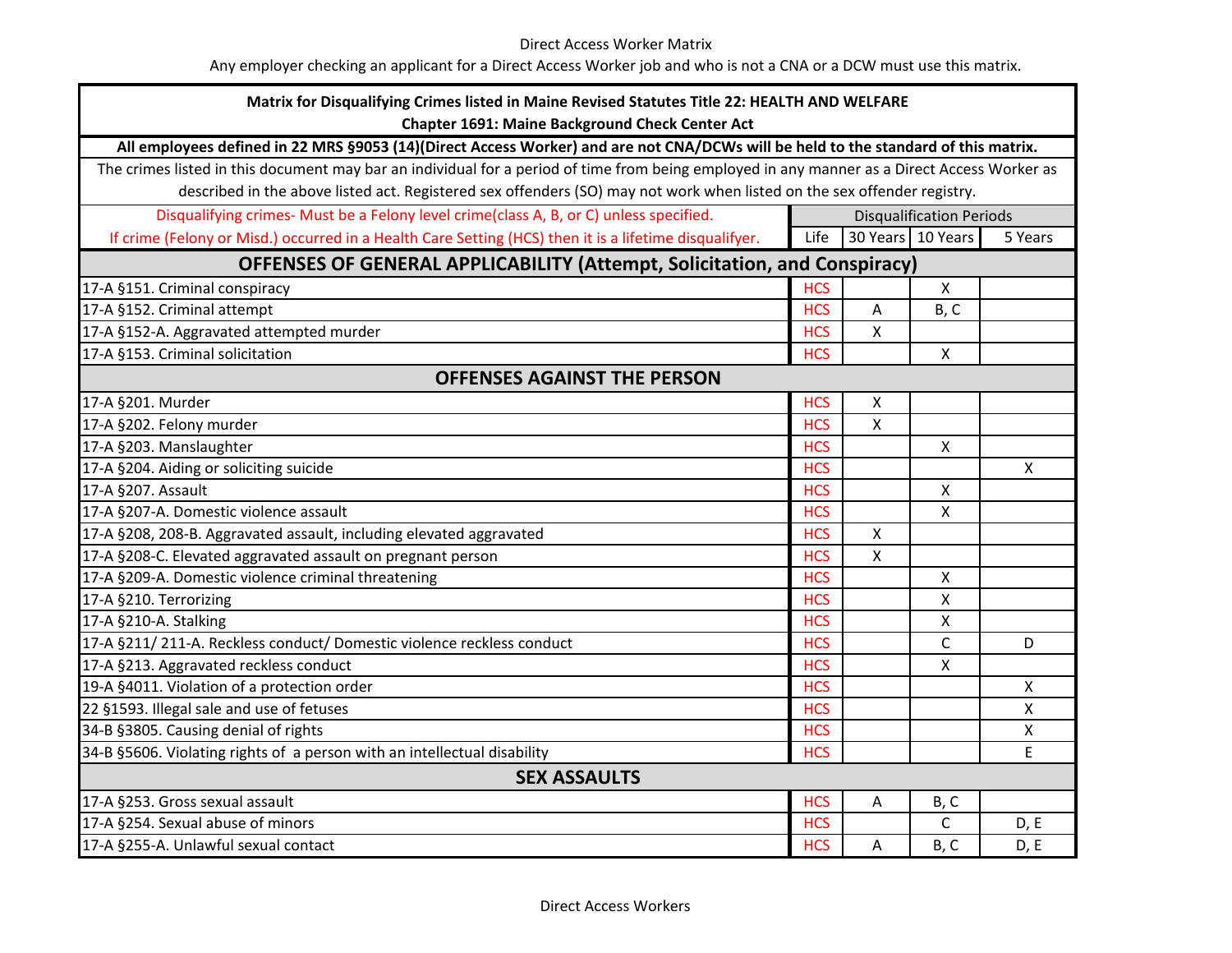| Matrix for Disqualifying Crimes listed in Maine Revised Statutes Title 22: HEALTH AND WELFARE                                                |                                 |              |                   |              |
|----------------------------------------------------------------------------------------------------------------------------------------------|---------------------------------|--------------|-------------------|--------------|
| <b>Chapter 1691: Maine Background Check Center Act</b>                                                                                       |                                 |              |                   |              |
| All employees defined in 22 MRS §9053 (14)(Direct Access Worker) and are not CNA/DCWs will be held to the standard of this matrix.           |                                 |              |                   |              |
| The crimes listed in this document may bar an individual for a period of time from being employed in any manner as a Direct Access Worker as |                                 |              |                   |              |
| described in the above listed act. Registered sex offenders (SO) may not work when listed on the sex offender registry.                      |                                 |              |                   |              |
| Disqualifying crimes- Must be a Felony level crime(class A, B, or C) unless specified.                                                       | <b>Disqualification Periods</b> |              |                   |              |
| If crime (Felony or Misd.) occurred in a Health Care Setting (HCS) then it is a lifetime disqualifyer.                                       | Life                            |              | 30 Years 10 Years | 5 Years      |
| <b>SEX ASSAULTS (CONT.)</b>                                                                                                                  |                                 |              |                   |              |
| 17-A §256. Visual sexual aggression against child                                                                                            | <b>HCS</b>                      |              | C                 | D            |
| 17-A §258. Sexual misconduct with a child under 14 years of age                                                                              | <b>HCS</b>                      |              | $\mathsf{C}$      | D            |
| 17-A §259-A. Solicitation of a child to commit a prohibited act                                                                              | <b>HCS</b>                      |              | $\mathsf{C}$      | D            |
| 17-A §260. Unlawful sexual touching                                                                                                          | <b>HCS</b>                      |              |                   | D            |
| 34-A §Multiple. Failing to register as a Sex Offender                                                                                        |                                 |              | B, C              | D            |
| <b>SEXUAL EXPLOITATION OF MINORS</b>                                                                                                         |                                 |              |                   |              |
| 17-A §282. Sexual exploitation of minor                                                                                                      | <b>HCS</b>                      | Α            | B                 |              |
| 17-A §283. Dissemination of sexually explicit material                                                                                       | <b>HCS</b>                      | Α            | B, C              |              |
| 17-A §284. Possession of sexually explicit material                                                                                          | <b>HCS</b>                      |              | B, C              | D            |
| <b>KIDNAPPING AND CRIMINAL RESTRAINT</b>                                                                                                     |                                 |              |                   |              |
| 17-A §301. Kidnapping                                                                                                                        | <b>HCS</b>                      | $\mathsf{X}$ |                   |              |
| 17-A §302. Criminal restraint                                                                                                                | <b>HCS</b>                      |              | $\mathsf{x}$      |              |
| 17-A §303. Criminal restraint by parent                                                                                                      |                                 |              | $\mathsf{x}$      |              |
| 34-B §3805 Causing Unwarranted Hospitalizations.                                                                                             | <b>HCS</b>                      |              | X                 |              |
| <b>THEFT</b>                                                                                                                                 |                                 |              |                   |              |
| 17-A §353. Theft by unauthorized taking or transfer                                                                                          |                                 |              | B                 | C            |
| 17-A §354. Theft by deception                                                                                                                |                                 |              | B                 | $\mathsf C$  |
| 17-A §354-A. Insurance deception                                                                                                             |                                 |              | B                 | $\mathsf C$  |
| 17-A §355. Theft by extortion                                                                                                                |                                 |              |                   | $\mathsf{C}$ |
| 17-A §356-A. Theft of lost, mislaid or mistakenly delivered property                                                                         |                                 |              | B                 | $\mathsf{C}$ |
| 17-A §357. Theft of services                                                                                                                 |                                 |              | B                 | $\mathsf{C}$ |
| 17-A §358. Theft by misapplication of property                                                                                               |                                 |              | B                 | $\mathsf{C}$ |
| 17-A §359. Receiving stolen property                                                                                                         |                                 |              | B                 | $\mathsf C$  |
| 17-A §360. Unauthorized use of property                                                                                                      |                                 |              | B                 | $\mathsf C$  |
| 17-A §363. Organized retail theft                                                                                                            |                                 |              |                   | $\mathsf C$  |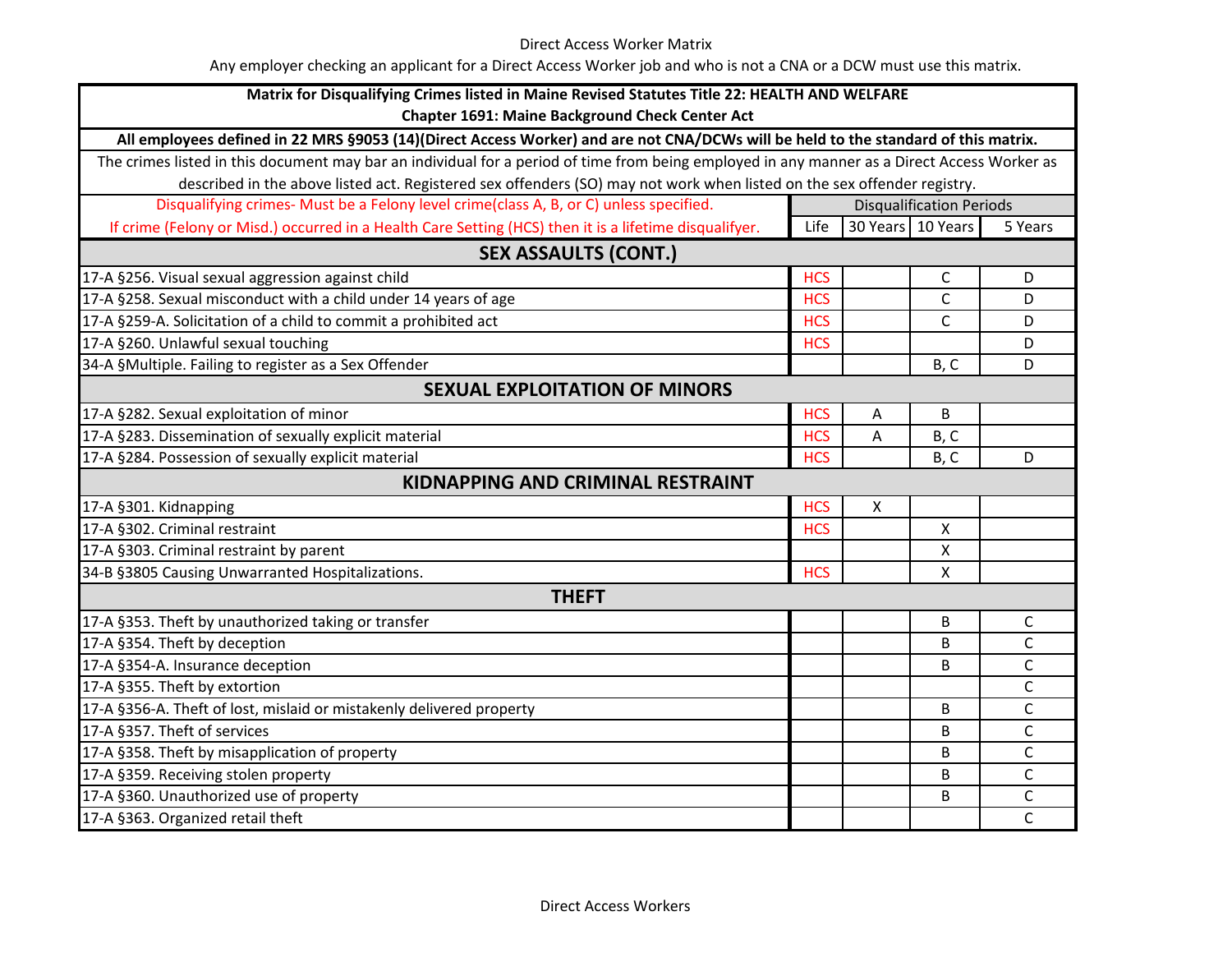| Matrix for Disqualifying Crimes listed in Maine Revised Statutes Title 22: HEALTH AND WELFARE                                                |                                      |  |              |              |  |
|----------------------------------------------------------------------------------------------------------------------------------------------|--------------------------------------|--|--------------|--------------|--|
| <b>Chapter 1691: Maine Background Check Center Act</b>                                                                                       |                                      |  |              |              |  |
| All employees defined in 22 MRS §9053 (14)(Direct Access Worker) and are not CNA/DCWs will be held to the standard of this matrix.           |                                      |  |              |              |  |
| The crimes listed in this document may bar an individual for a period of time from being employed in any manner as a Direct Access Worker as |                                      |  |              |              |  |
| described in the above listed act. Registered sex offenders (SO) may not work when listed on the sex offender registry.                      |                                      |  |              |              |  |
| Disqualifying crimes- Must be a Felony level crime(class A, B, or C) unless specified.                                                       | <b>Disqualification Periods</b>      |  |              |              |  |
| If crime (Felony or Misd.) occurred in a Health Care Setting (HCS) then it is a lifetime disqualifyer.                                       | 30 Years 10 Years<br>Life<br>5 Years |  |              |              |  |
| <b>BURGLARY</b>                                                                                                                              |                                      |  |              |              |  |
| 17-A §401. Burglary                                                                                                                          |                                      |  |              | X            |  |
| 17-A §405. Burglary of motor vehicle                                                                                                         |                                      |  |              | $\mathsf{x}$ |  |
| <b>FALSIFICATION IN OFFICIAL MATTERS</b>                                                                                                     |                                      |  |              |              |  |
| 17-A §454. Tampering with a witness, informant, juror or victim                                                                              |                                      |  | X            |              |  |
| 17-A §455. Falsifying physical evidence                                                                                                      |                                      |  |              | D            |  |
| 17-A §456. Tampering with public records or information                                                                                      |                                      |  |              | D            |  |
| <b>OFFENSES AGAINST THE FAMILY</b>                                                                                                           |                                      |  |              |              |  |
| 17-A §553. Abandonment of child                                                                                                              |                                      |  | $\mathsf{x}$ |              |  |
| 17-A §554. Endangering the welfare of a child                                                                                                |                                      |  | $\mathsf{x}$ |              |  |
| 17-A §555. Endangering welfare of dependent person                                                                                           | <b>HCS</b>                           |  | X            |              |  |
| 17-A §556. Incest                                                                                                                            |                                      |  | $\mathsf{C}$ | D            |  |
| <b>ROBBERY</b>                                                                                                                               |                                      |  |              |              |  |
| 17-A §651. Robbery                                                                                                                           | <b>HCS</b>                           |  | $\mathsf{X}$ |              |  |
| <b>FORGERY AND RELATED OFFENSES</b>                                                                                                          |                                      |  |              |              |  |
| 17-A §702. Aggravated forgery                                                                                                                | <b>HCS</b>                           |  | X            |              |  |
| 17-A §703. Forgery                                                                                                                           | <b>HCS</b>                           |  | $\mathsf{x}$ |              |  |
| 17-A §708. Negotiating a worthless instrument                                                                                                | <b>HCS</b>                           |  | $\mathsf{X}$ |              |  |
| OFFENSES AGAINST PUBLIC ADMINISTRATION                                                                                                       |                                      |  |              |              |  |
| 17-A §751-B. Refusing to submit to arrest or detention                                                                                       |                                      |  |              | D            |  |
| 17-A §752-A. Assault on an officer                                                                                                           | <b>HCS</b>                           |  |              | X            |  |
| 17-A §752-B. Unlawful interference with law enforcement dogs                                                                                 |                                      |  |              | C, D         |  |
| 17-A §752-C. Assault on an emergency medical care provider                                                                                   | <b>HCS</b>                           |  | X            |              |  |
| 17-A §752-D. Unlawful interference with law enforcement horses                                                                               |                                      |  |              | C, D         |  |
| 17-A §753. Hindering apprehension or prosecution                                                                                             |                                      |  |              | X            |  |
| 17-A §754. Obstructing criminal prosecution                                                                                                  |                                      |  |              | $\mathsf{x}$ |  |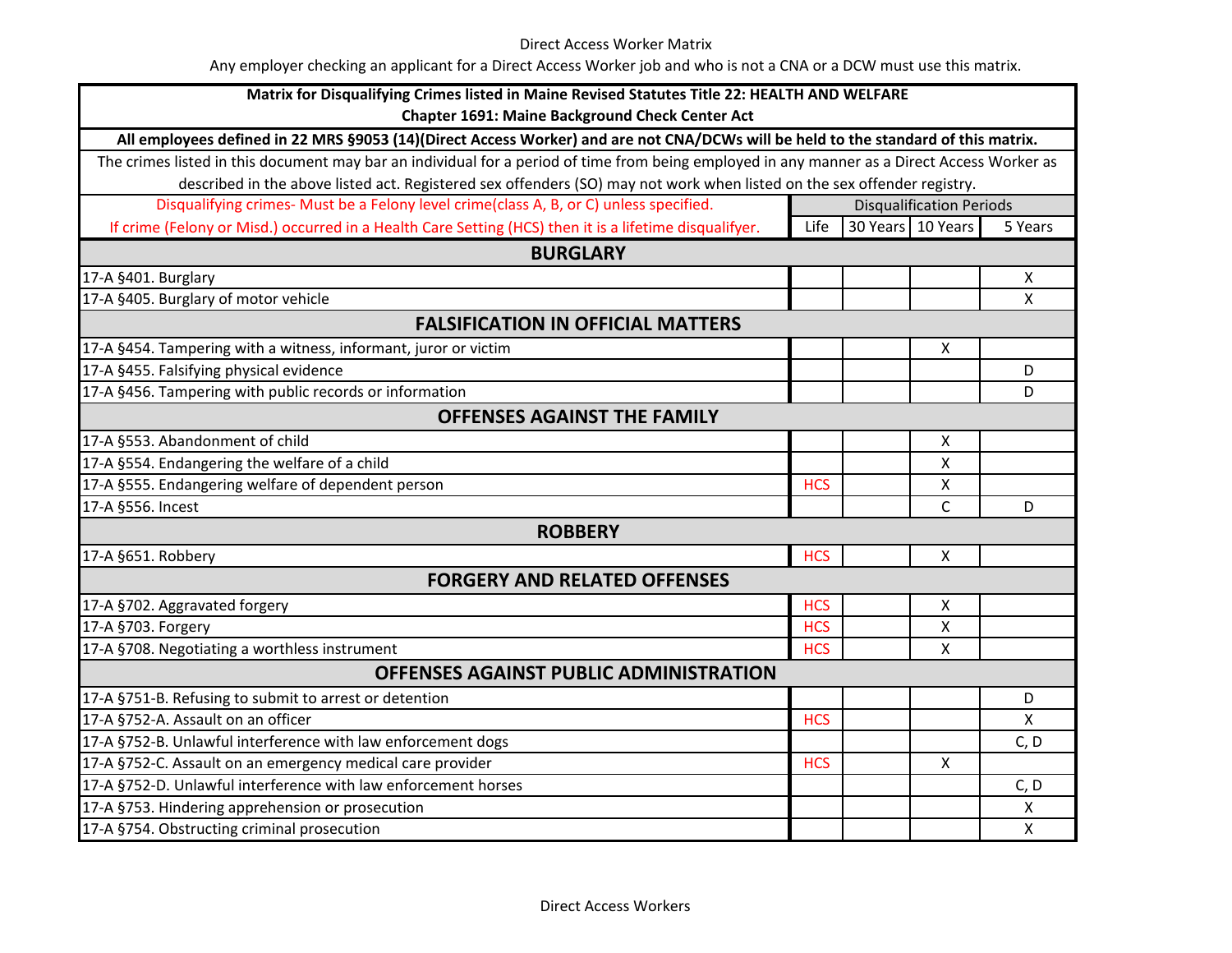| Matrix for Disqualifying Crimes listed in Maine Revised Statutes Title 22: HEALTH AND WELFARE                                                |                                 |   |                   |         |
|----------------------------------------------------------------------------------------------------------------------------------------------|---------------------------------|---|-------------------|---------|
| <b>Chapter 1691: Maine Background Check Center Act</b>                                                                                       |                                 |   |                   |         |
| All employees defined in 22 MRS §9053 (14)(Direct Access Worker) and are not CNA/DCWs will be held to the standard of this matrix.           |                                 |   |                   |         |
| The crimes listed in this document may bar an individual for a period of time from being employed in any manner as a Direct Access Worker as |                                 |   |                   |         |
| described in the above listed act. Registered sex offenders (SO) may not work when listed on the sex offender registry.                      |                                 |   |                   |         |
| Disqualifying crimes- Must be a Felony level crime(class A, B, or C) unless specified.                                                       | <b>Disqualification Periods</b> |   |                   |         |
| If crime (Felony or Misd.) occurred in a Health Care Setting (HCS) then it is a lifetime disqualifyer.                                       | Life                            |   | 30 Years 10 Years | 5 Years |
| <b>OFFENSES AGAINST PUBLIC ADMINISTRATION (CONT.)</b>                                                                                        |                                 |   |                   |         |
| 17-A §755. Escape                                                                                                                            |                                 |   |                   | X       |
| <b>ARSON AND OTHER PROPERTY DESTRUCTION</b>                                                                                                  |                                 |   |                   |         |
| 17-A §802. Arson                                                                                                                             | <b>HCS</b>                      | X |                   |         |
| 17-A §803-A. Causing a catastrophe                                                                                                           | <b>HCS</b>                      | X |                   |         |
| 17-A §805. Aggravated criminal mischief                                                                                                      | <b>HCS</b>                      |   | $\mathsf{X}$      |         |
| SEX TRAFFICKING, PROSTITUTION AND PUBLIC INDECENCY                                                                                           |                                 |   |                   |         |
| 17-A §852. Aggravated sex trafficking                                                                                                        | <b>HCS</b>                      | X |                   |         |
| 17-A §853. Sex Trafficking                                                                                                                   | <b>HCS</b>                      |   | $\mathsf{X}$      |         |
| 17-A §855. Patronizing prostitution of minor or person with mental disab                                                                     | <b>HCS</b>                      |   | $\mathsf{C}$      | D       |
| <b>FRAUD</b>                                                                                                                                 |                                 |   |                   |         |
| 9-B §466. Act or omission with the intent to defraud                                                                                         | <b>HCS</b>                      |   | $\mathsf{X}$      |         |
| 17-A §903. Misuse of entrusted property                                                                                                      | <b>HCS</b>                      | X |                   |         |
| 17-A §905-A. Misuse of identification                                                                                                        | <b>HCS</b>                      |   |                   | D       |
| <b>CRIMINAL USE OF EXPLOSIVES AND RELATED CRIMES</b>                                                                                         |                                 |   |                   |         |
| 17-A §1001. Criminal use of explosives                                                                                                       | <b>HCS</b>                      |   | X                 |         |
| 17-A §1002. Criminal use of disabling chemicals                                                                                              | <b>HCS</b>                      |   |                   | D       |
| 17-A §1004. Criminal use of electronic weapon                                                                                                | <b>HCS</b>                      |   |                   | D       |
| <b>DRUGS</b>                                                                                                                                 |                                 |   |                   |         |
| 17-A §1103. Unlawful trafficking in scheduled drugs                                                                                          | <b>HCS</b>                      |   | B                 | C, D    |